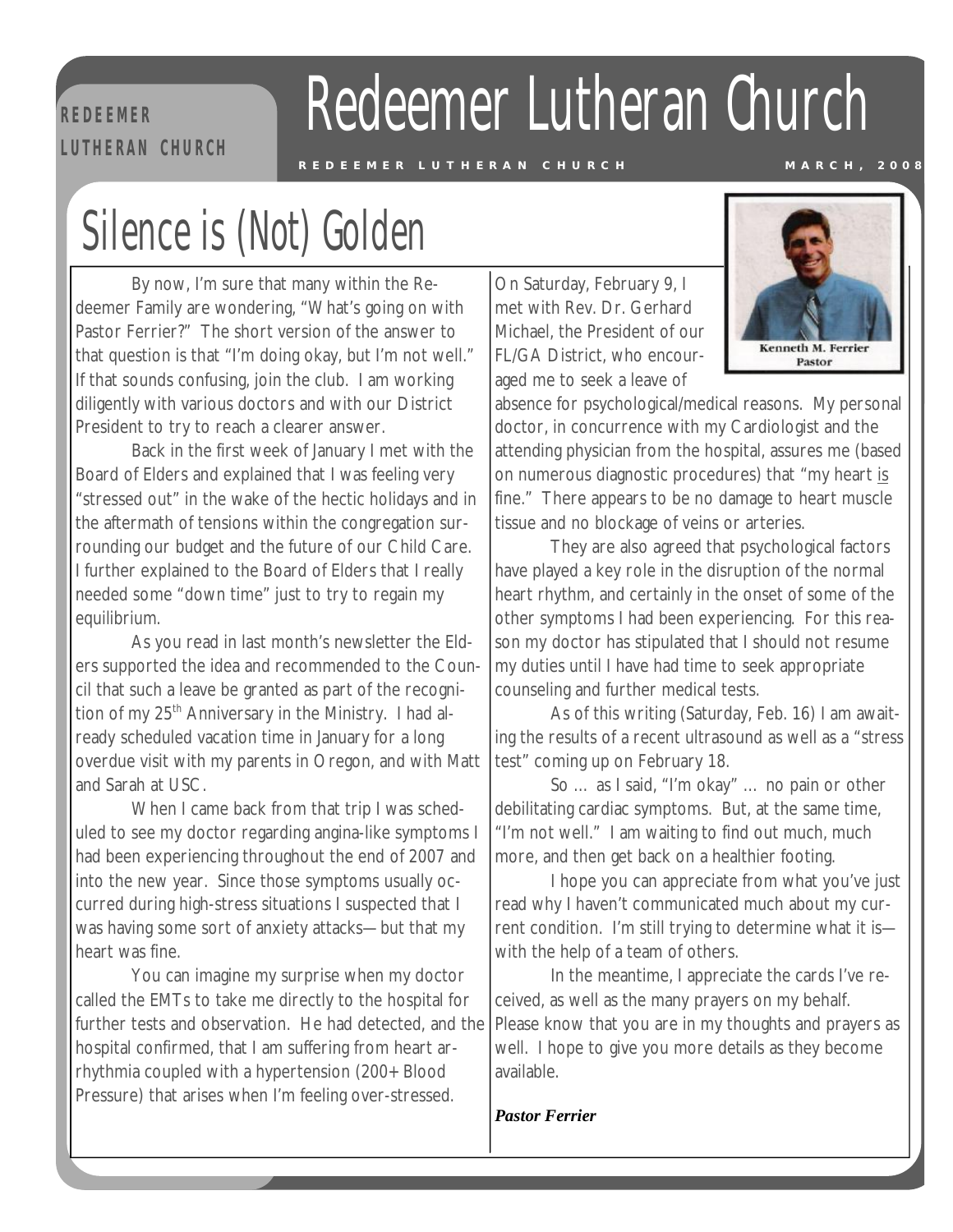#### **R E D E E M ER L U T H E RA N R E D E E M ER L U T H E RA N**

| Pastor                                     | Rev. Kenneth<br>Ferrier            |  |  |  |
|--------------------------------------------|------------------------------------|--|--|--|
| <b>Winter Pastor</b>                       | Rev. Earl Schmidt                  |  |  |  |
| Ofc. Secretary                             | Pat Wilcoxen                       |  |  |  |
| Organist                                   | Nancy Gunterman<br>Lanette Schmidt |  |  |  |
| <b>OFFICERS</b><br>President               | <b>Ron Beaber</b>                  |  |  |  |
| <b>Vice Pres.</b>                          |                                    |  |  |  |
| Treasurer                                  | Leta Stender                       |  |  |  |
| Secretary                                  | Dorothy Sinowetski                 |  |  |  |
| <b>BOARDS</b><br><b>Assimilation</b>       | Laura Brooks                       |  |  |  |
| Property<br>Management                     | Ray Janssen                        |  |  |  |
| Child Care<br><b>Director</b>              | <b>Brandi Bilhardt</b>             |  |  |  |
| Christian Ed.                              | Nancy Gunterman                    |  |  |  |
| <b>Elders</b>                              | Tim Byrne                          |  |  |  |
| <b>Human Care</b>                          | Marj Sterriker                     |  |  |  |
| Outreach                                   | Carol Haupt                        |  |  |  |
| <b>School Board</b>                        | Charlie Vovcsko                    |  |  |  |
| Stewardship                                |                                    |  |  |  |
| Youth                                      | Jim Wright                         |  |  |  |
| <b>CLUBS/GUILDS</b><br><b>Ladies Guild</b> |                                    |  |  |  |
| Men's Group                                | <b>Bob Mortenson</b>               |  |  |  |
| <b>Red Hat</b><br>Society                  | Sandra Distasio                    |  |  |  |
| Christian<br>Support<br>Group              |                                    |  |  |  |

## $\hat{U}$  **Cutreach**

*"Therefore, go and make disciples of all nations, baptizing them in the name of the Father and of the Son and of the Holy Spirit."* Matthew 28:19

During 2007, the main emphasis of the Board of Outreach was to make the name of Redeemer Lutheran Church and Child Care better known in our community. We therefore focused our efforts on advertising (newspapers, radio), on signs, and on participation in community events. While we will continue to put forth our these efforts (maybe even a billboard?), this year our emphasis will be on "one-on-one" outreach. This is really the most effective way to help Jesus tell his story, so that more people will receive the gift of faith and return to worship.

To this end, the Board will be conducting a *Sharing Jesus Workshop* on Saturday, March 1, from 9 a.m. to 12 p.m. The format will be somewhat different this year. At  $\parallel$ the Workshop we will learn about how to tell His story, our stories, and what Jesus means to us, as well as practical how-to's from Christian brothers and sisters experienced in witnessing for Jesus. There will be discussion, small group break-outs, and practice. Pastor Schmidt will also be participating in the Workshop.

Jesus commanded us to go forth and tell people about his saving grace. We know we should do this, we feel the prompting of the Holy Spirit to do it, and it may be our fervent desire and intent to do so. But when opportunity knocks, we often do not do what we want to do. We are afraid to offend, or feel inadequate, or don't know how to begin. If you have this problem, then this Workshop is for you! Please plan on joining us. We think you will enjoy this time of fellowship and spiritual growth with your Redeemer friends.

#### **Friendship Sunday**

Following on the heels of the Sharing Jesus Workshop will be our celebration of Friendship Sunday on Sunday, March 9. Friendship Sunday is a special day to invite our friends, family, neighbors, and acquaintances to come to church with us, especially those who are unchurched. It presents an opportunity—a reason, really—to invite someone. Inviting someone, and worshipping with them, is the best way to bring people to Jesus or to help those who have fallen away to return. It is the best way to "love your neighbor." What better gift could we give a friend; what greater act of friendship?

*(Continued on Page 3)*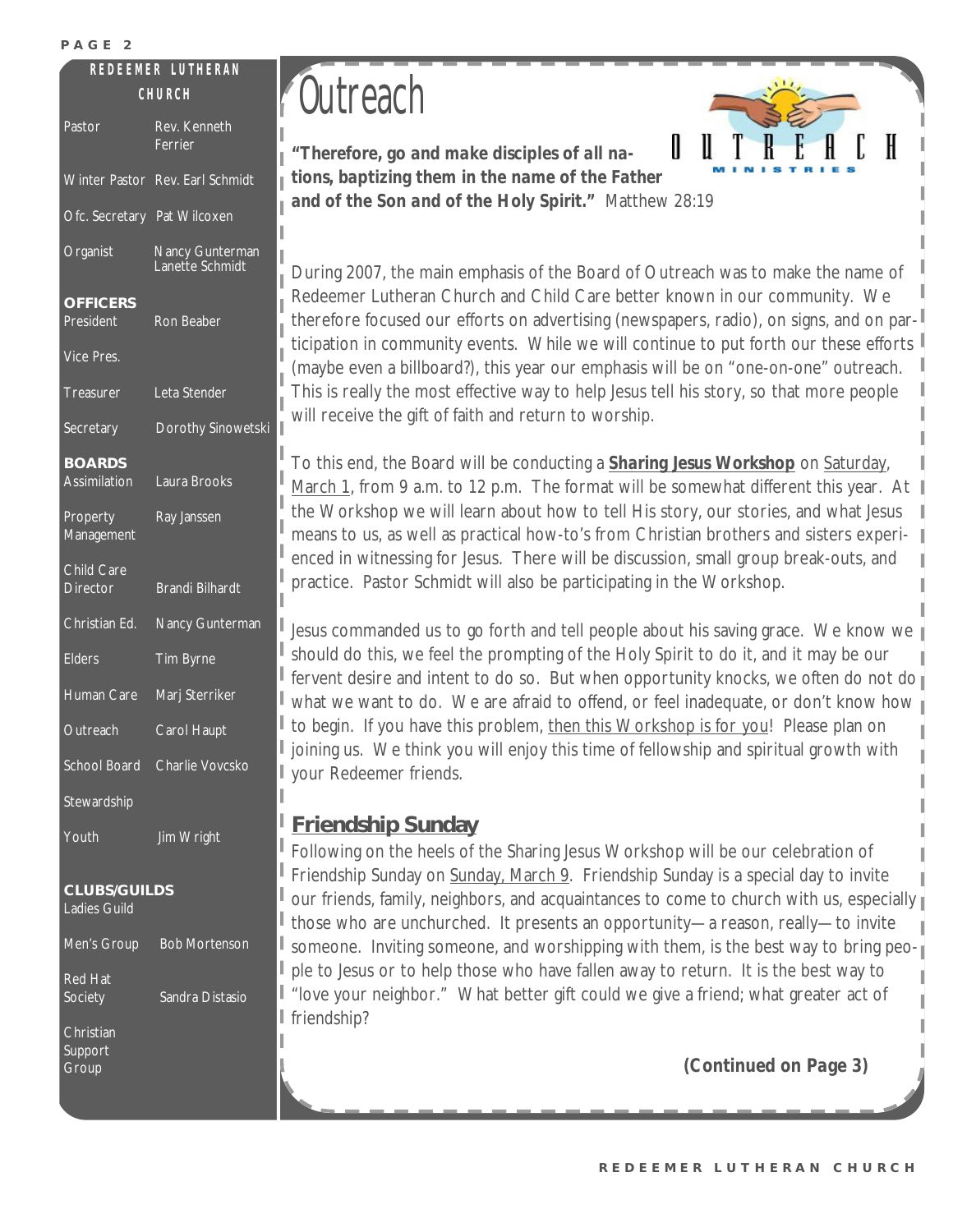## **Outreach**

I

T



*(Continued from Page 2)* 

So, think about who you might invite. Pray about it. Pray for courage to in-

vite them. And by all means, invite them. Help us make this celebration a real success. Your friends will be Н recognized in church and there will be a reception for them after the service.

#### **Chamber of Commerce Expo**

L Redeemer will again participate in the Englewood Chamber of Commerce Expo at the Englewood Sports Complex on March 7 and 8 (Friday and Saturday), from 9 a.m. to 3 p.m. We will have a display telling about our church activities and about our Child Care, including the video made last year. We will pass out literature, pens, pencils and talk to people about Redeemer. If you would like to help us represent Redeemer, please L contact Carol Haupt (460-8830). We can use the extra manpower (and womanpower). Come out and show your support.

#### **Placida Seafood Festival**

We will also have a booth at the Placida Seafood Festival which will be held on March 15 and 16 (Saturday and Sunday). We'll have the same exhibits there. Again, if you are able to help, we sure could use you. It's a lot of fun and an opportunity to talk to people about our faith.

#### **Magnetic Car Signs** Н

We still have a supply of magnetic signs for your cars. We'd like to see signs on every car in our parking lot. This is a very good way to advertise. We've heard stories already of people seeing them and being led to Redeemer. Only \$5.00 in the Narthex. We also have LCMS logo cross pins for \$2.00. They are good conversaı tion starters.

#### **Child Care Advertising**

The Board of Outreach is helping Child Care with advertising efforts in an attempt to increase enrollment so that the operation can become self-sufficient. Karen Kirkland and Leta Stender recently redesigned the Child Care brochure and 200 copies were printed up. Mary and Jim Turner passed out about 90 brochures at the Oyster Creek County Park Bike and Skate Rodeo on February 9.

A special advertising insert (8 ½ X 11) has been designed (again by Leta and Karen) and is being inserted in the Englewood Sun (5000 copies). These advertising efforts will be monitored to evaluate their effectiveness. Whenever inquiries are made of Child Care, the caller will be asked how they found out about Redeemer.

#### **Nametags**

Please remember to wear your nametags to church and other fellowship functions. It will help us identify visitors so that we can warmly welcome them. If you see someone without a regular burgundy name tag, and you don't recognize them, please talk with them and get to know them. We'd like our visitors to return, and hopefully become members at some later time.

*Submitted by Carol Haupt*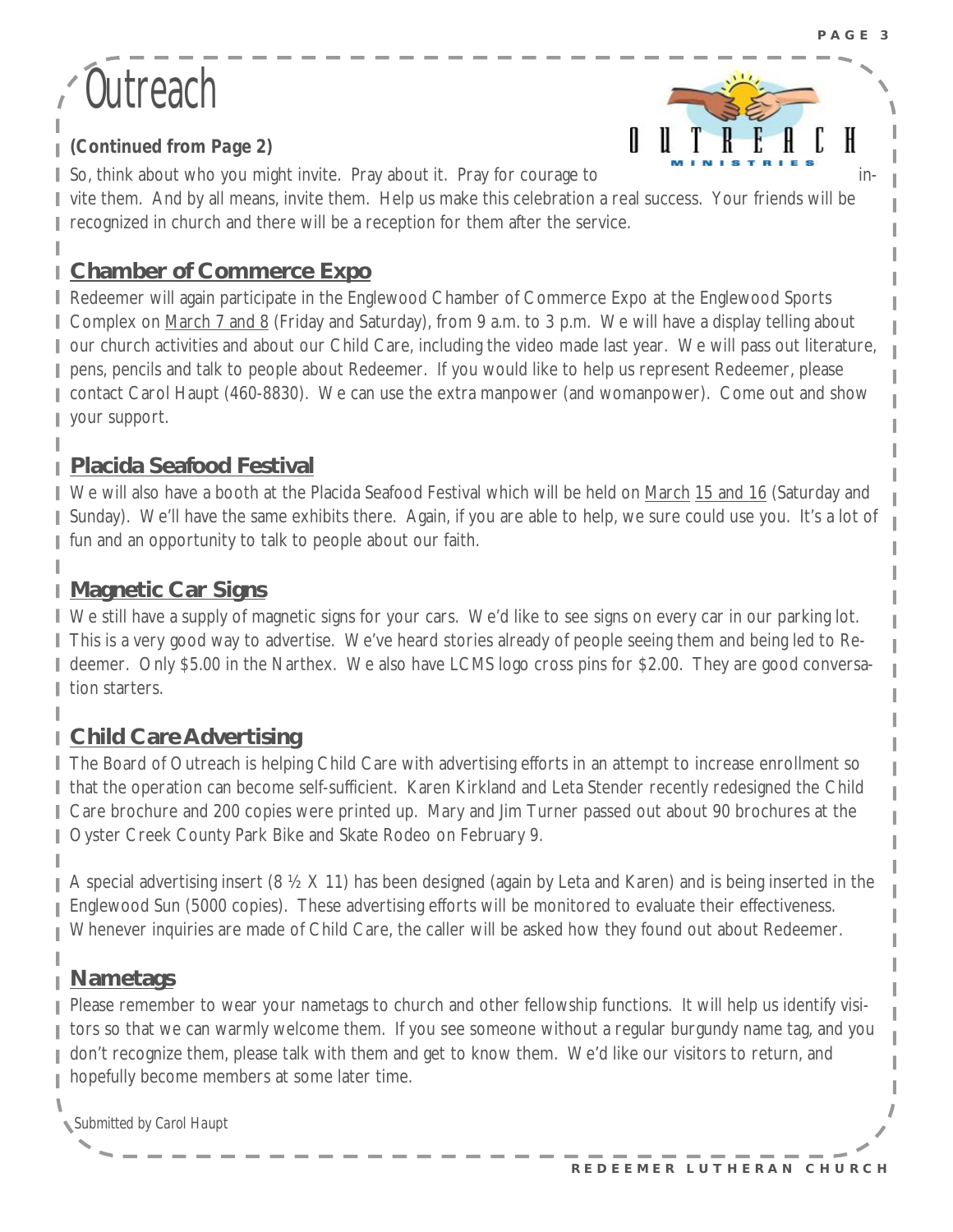### Finance

|              | 2008 Income                        | 2008 Expense | 2008 Expense<br><b>Budget</b> |  |  |  |
|--------------|------------------------------------|--------------|-------------------------------|--|--|--|
| Church       |                                    |              |                               |  |  |  |
| January      | 26,354                             | 20,985       | 17,469                        |  |  |  |
|              |                                    |              |                               |  |  |  |
| Year To Date | 26,354                             | 20,985       | 17,469                        |  |  |  |
| Day Care     |                                    |              |                               |  |  |  |
| January      | 41,721<br>(Inclueds \$27,600 Gift) | 14,092       | 18,603                        |  |  |  |
|              |                                    |              |                               |  |  |  |
|              |                                    |              |                               |  |  |  |
| Year to Date | 41,721                             | 14,092       | 18,603                        |  |  |  |





**R E D E E M E R L U T H E R A N C H U R CH**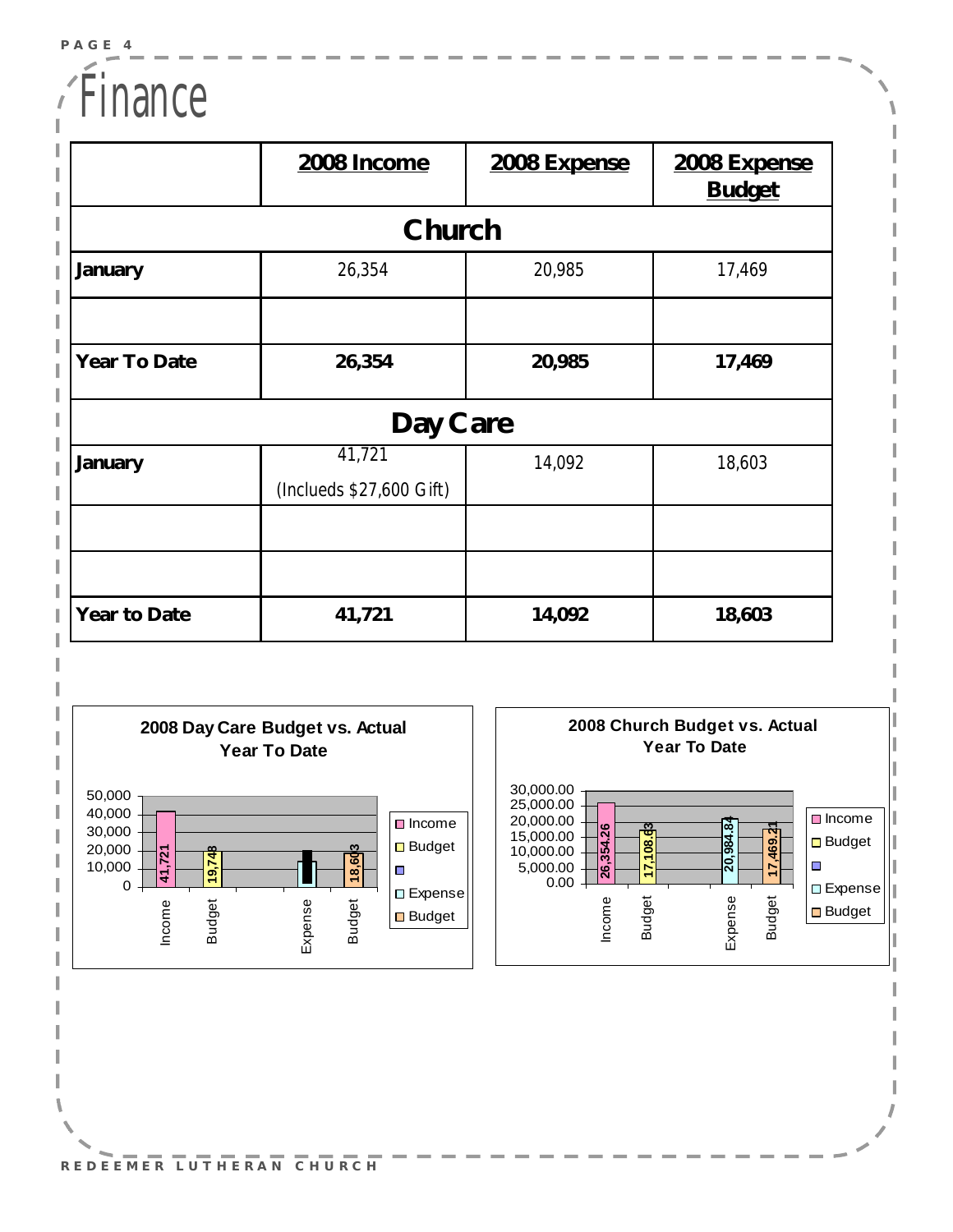# Service Directory/Classified Ads

### **Services**

Beautician/Manicurist Debbie Balogh Purple Palace 941-475-0731

Pressure Cleaning - Matt & Michelle Finley - Hoover Pressure Cleaning - 697-6886 Tell us you saw us in the Redeemer Newsletter & get a 10% discount. Licensed & Insured – [www.hooverpressure.com](http://www.hooverpressure.com) Hoover Pressure Cleaning ~ "The Plant Friendly People"

### **For Sale**

**Fostoria American Dishes** (large lot). The Youth are selling this online at eBay. However, if you are a collector or know someone who is and would like to buy it directly from them, please **call Michelle Ferrier at 697-0502.** 

40-50 8 TRACK CARTRIDGES PLUS ADAPTOR. Best offer over \$50.00 Call Eleanor Jollay (941) 697-5905

Instamatic Camera, Brownie Camera, Slide Camera in Brown Case. Make Offer. Call Eleanor Jollay at (941) 697-5905.

Do you need an extra refrigerator with top freezer? Haul and it's yours. Call Ray Janssen 697-9186

Newsletter Deadline



The deadline for submission of articles for April is **Sunday, March 23rd by 12 noon.** 

If you have an article you would like to submit for the newsletter, either e-mail it to **[letastender@ewol.com](mailto:letastender@ewol.com)** or place it in the newsletter box in the church office. Articles received **after March 23rd** will be held for the **May** newsletter.

#### *Please be sure to put your name on the article so I can contact you if there are any questions.*

*Leta Stender*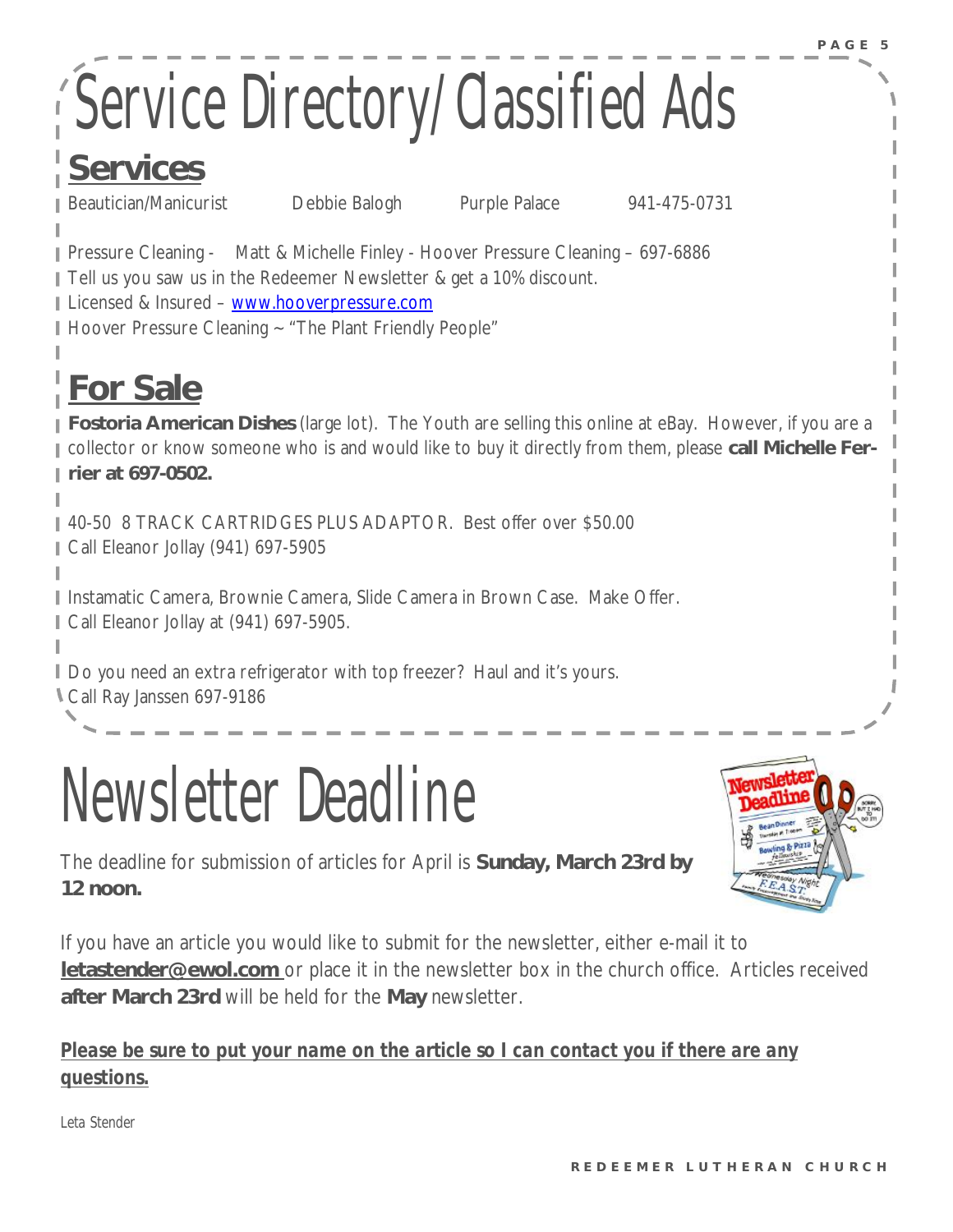### **USESHERS**

**Mar. 2 8:00** Tom & Peg Leverenz

**P A G E 6** 



|                                   |              | Tom & Ann Elphick                                            |                               | 9 W<br><b>Acolytes</b>                               |                                                                    |
|-----------------------------------|--------------|--------------------------------------------------------------|-------------------------------|------------------------------------------------------|--------------------------------------------------------------------|
|                                   | 10:30        | Vern Speer & Alan Webster<br>Henry Krueger & Bob Buie        | Mar. 2                        | 8:00<br>10:30                                        | Courtney Thatcher<br>Alex Wall                                     |
| Mar. 5<br>Lent                    | 4:30<br>7:00 | Chuck & Elaine Malecki<br>Tommy & Karen Kirkland             | Mar. 5 (Wed)                  | 7:00                                                 | Nathan Gunterman                                                   |
| Mar. 9                            | 8:00         | Bob Payne & John Sleighart<br>Jerold Schreiner & Ray Janssen | Mar. 9                        | 8:00<br>10:30                                        | Madeline Keller<br>McKenna Heldenbrand                             |
|                                   | 10:30        | Vern Speer & Henry Krueger<br>Laura Brooks & Harv Sterriker  | Mar. 12 (Wed)                 | 7:00                                                 | Alex Wall                                                          |
| Mar. 12                           | 4:30         | Chuck & Elaine Malecki                                       | Mar. 16                       | 8:00<br>10:30                                        | Courtney Thatcher<br><b>Anthony Bruno</b>                          |
| <u>Lent</u>                       | 7:00         | Tommy & Karen Kirkland                                       | Mar. 20 (Thur)                | 7:00                                                 | Nathan Gunterman                                                   |
| Mar. 16                           | 8:00         | Jerold Schreiner & Tom Lang<br>Chuck & Elaine Malecki        | Mar. 21 (Fri)                 | 7:00                                                 | Alex Wall                                                          |
|                                   | 10:30        | Alan Webster & Bob Buie<br>Joe & Judy Scarangella            | Mar. 23                       | 8:00<br>10:30                                        | Madeline Keller<br>Nathan Gunterman                                |
| Mar. 20<br><b>Maundy Thursday</b> | 7:00         | Tom & Georgia Lang<br>Ray & Leta Stender                     | Mar. 30                       | 8:00<br>10:30                                        | Courtney Thatcher<br>McKenna Heldenbrand                           |
| Mar. 21                           | 7:00         | Ray & Leta Stender                                           | Submitted by Pat Wilcoxen     |                                                      |                                                                    |
| Good Friday                       |              | Tommy & Karen Kirkland                                       | <b>GREETERS SISCHEDULE</b>    |                                                      |                                                                    |
| Mar. 23<br>Easter                 | 8:00         | Ray Altmann & Jerold Schreiner<br>Earl & Avis Stuck          | Mar. 2<br>Mar. 9              | 8:00<br>Jack & Marilyn Melcher<br>Ken & Cathy Mielke |                                                                    |
|                                   | 10:30        | Ray & Leta Stender<br>Tommy & Karen Kirkland                 | Mar. 16<br>Mar. 23<br>Mar. 30 | Joe & Phylis Lehner<br>Youth                         | Olga Nagel & Lee Vandercook                                        |
| Mar. 30                           | 8:00         | Chuck & Elaine Malecki<br>Erv & Betty Maki                   | Mar. 2<br>Mar. 9              | 10:30                                                | Shirley Zatkalik & Ione Comstock<br>Shirley Zatkalik & Jane Hoivik |
|                                   | 10:30        | Richard & Lorraine Hughes<br>Ed & Loretta Grobe              | Mar. 16<br>Mar. 23<br>Mar. 30 | Paul & Vicky Davis<br>Ed & Loretta Grobe<br>Youth    |                                                                    |
|                                   |              |                                                              | Submitted by Pam DeGourse     |                                                      |                                                                    |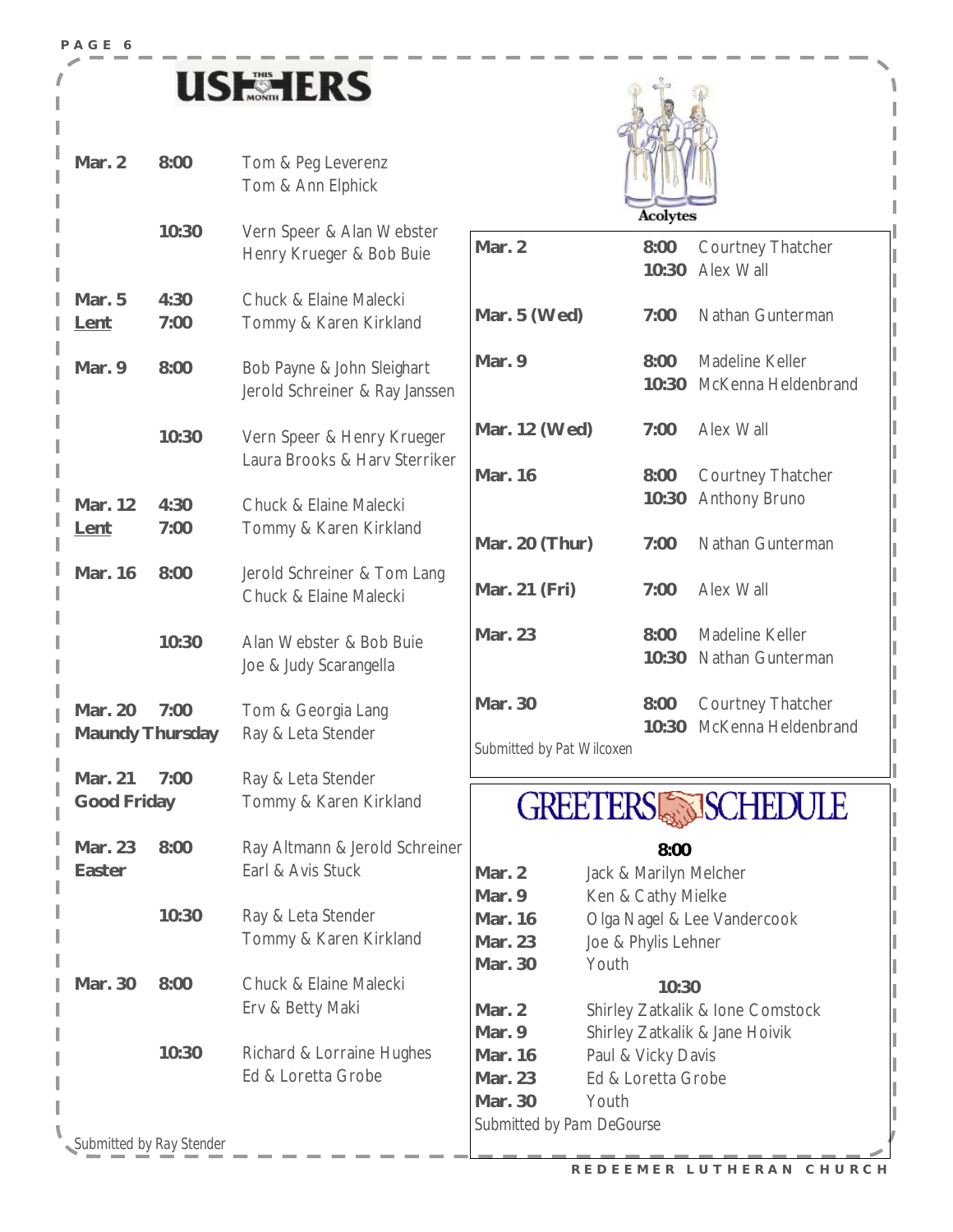**P A G E 7** 

## Don't Eat the Crackers

In 1981, a Minnesota radio station reported a story about a stolen care in California. Police were staging an intense search for the vehicle and the driver, even to the point of pacing announcements on local radio stations to contact the thief.

On the front set of the stolen car sat a box of crackers that, unknown to the thief, were laced with poison. The car owner had intended to use I the crackers as rat bait. Now the police and the owner of the VW Bug were more interested in apprehending the thief to save his life than to recover the car.

So often, when we run from from Pastor Schmidt God, we feel it is to escape His punishment. But what we are actually doing is eluding His rescue. As we go through this Lenten season, we want to be in church regularly so we grow in appreciation of the great effort our Savior expended **"to seek and save us."**

*Pastor Schmidt*

## Ladies Guild

The Ladies Guild had a god attendance at the meeting on February 6th. Guest Barbara Mossner was welcomed. Our thanks to Marj Sterriker and Avis Stuck for being hostesses. Barbara Monson gave the devotion.

The final Lenten supper is March 12th with pork and sauerkraut. Cooks are Earl Stuck and Ed Sheahan. Sign up sheets will be in the Narthex if you pan to attend.

Easter coffee hour will be provided by the Ladies Guild. We are in need of a chairman. Call the church office if you are willing to be in charge.

The Ladies Guild only has 2 more meetings for this season. Time is flying! Have you been thinking and praying abut someone to nominate for President and Vice-President for the coming year? Please continue to pray for our organization — its members and leaders.

The next meeting is March 5th at 12:30. Plan to attend and enjoy the fellowship of each other. Dessert, coffee, and tea are provided. All members of Redeemer and guests are welcome.

*Submitted by Linda Rogers* 

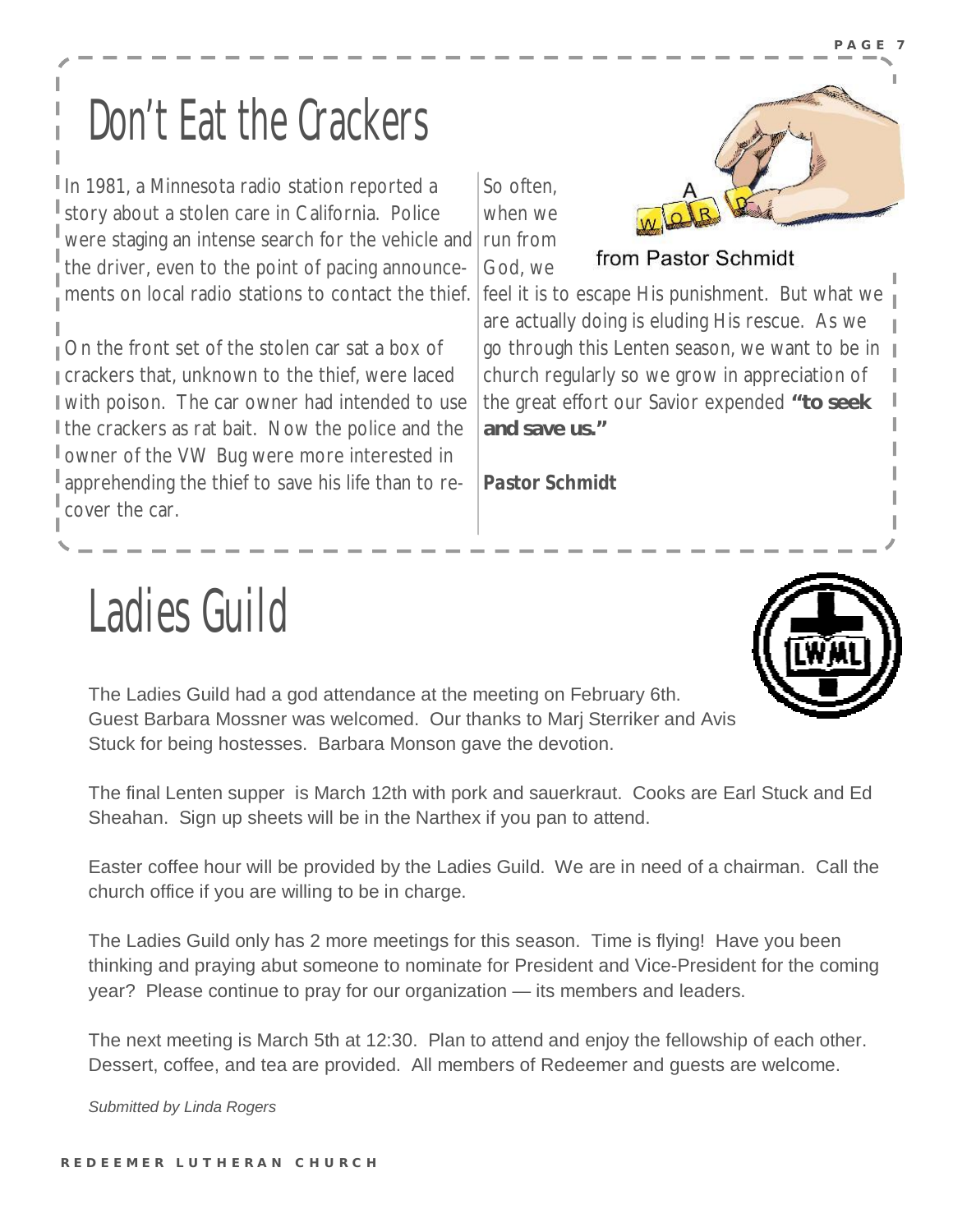## Rummage Sale







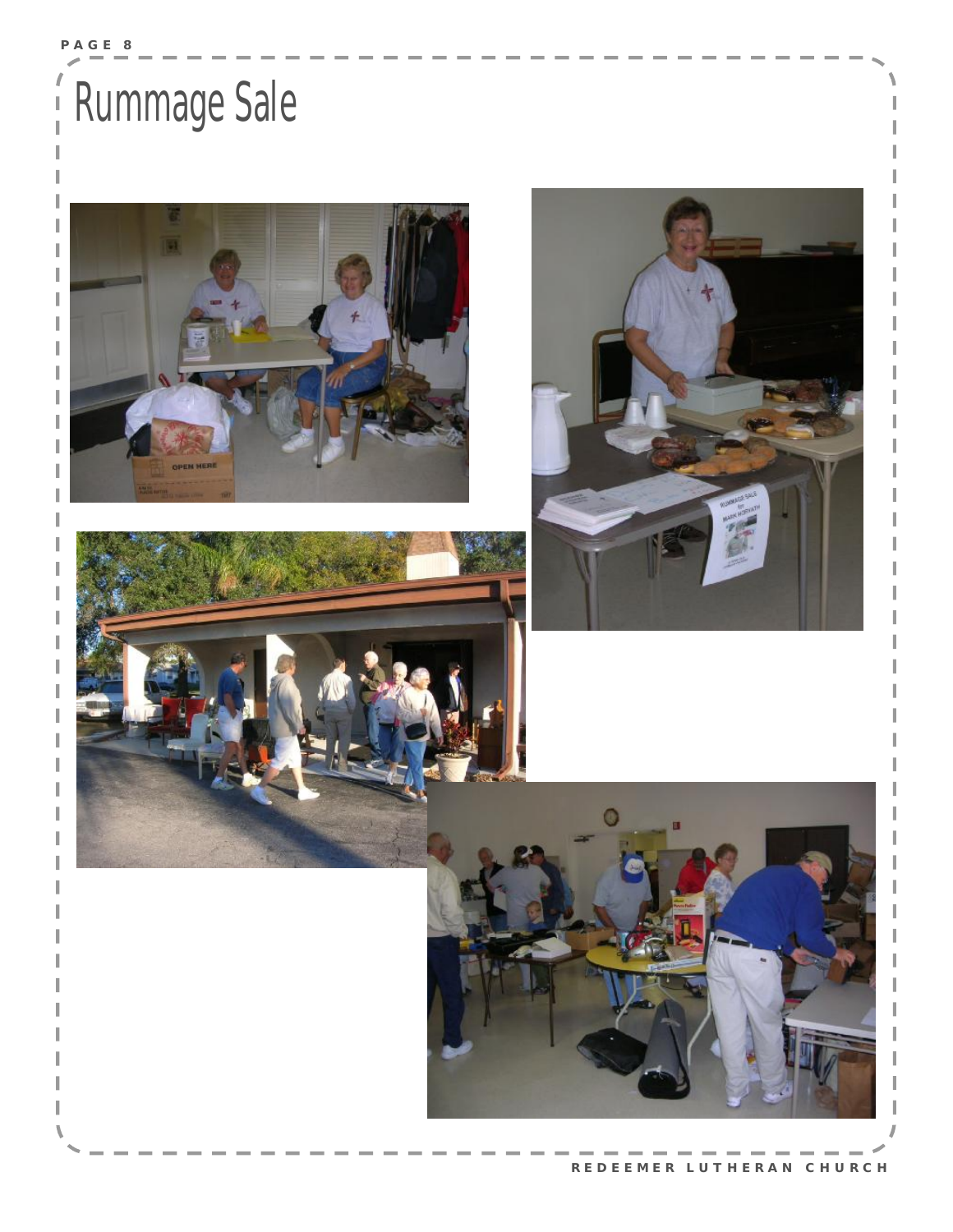#### **P A G E 9**

#### **HEALING:**

#### **Members**

Joe Carlos Mark Horvath Bob & Joan Johnson Lessie Kirsch Cliff Larsen Tom McGrath Ellie Ratzlaff Katie Rudolph David Schurr Ben Strefling Lee Vandercook

**Friends & Relatives**  Phil Alcantara Ella Boegeman Jim Cleary Deborah DiTommaso Dorothy Doenges Julia Earl Bruce Ferrier Esther Gaskill Connie Gunterman Debbie & Red Harrison Betty Hetzel Sandy Hubbard Joyce Kimple Jean Lamb Jenna Layson Gary Lehner Estella Lewis Carol Lockett Rev. David Maier

Patrick McCord Ian McDowel Natalie Notto Mary Elizabeth Raines Gwyn Ramsey Sherrie Rhoades Audrey Slusher Jill Taylor Denise Vincenti Pat Vovcsko Cameron Wasiluk Valerie Washburn Virgil Weldy



**PRAYERS OF COMFORT for the family of Betty Best (Judy Scarangella's Cousin who was called to her eternal home this past weekend.**

#### **MILITARY PERSONNEL & FAMILIES**

**emember** 

Herb Bohm Gloria Carlson Ruth Jansch Ruth Sutley



Shut-ins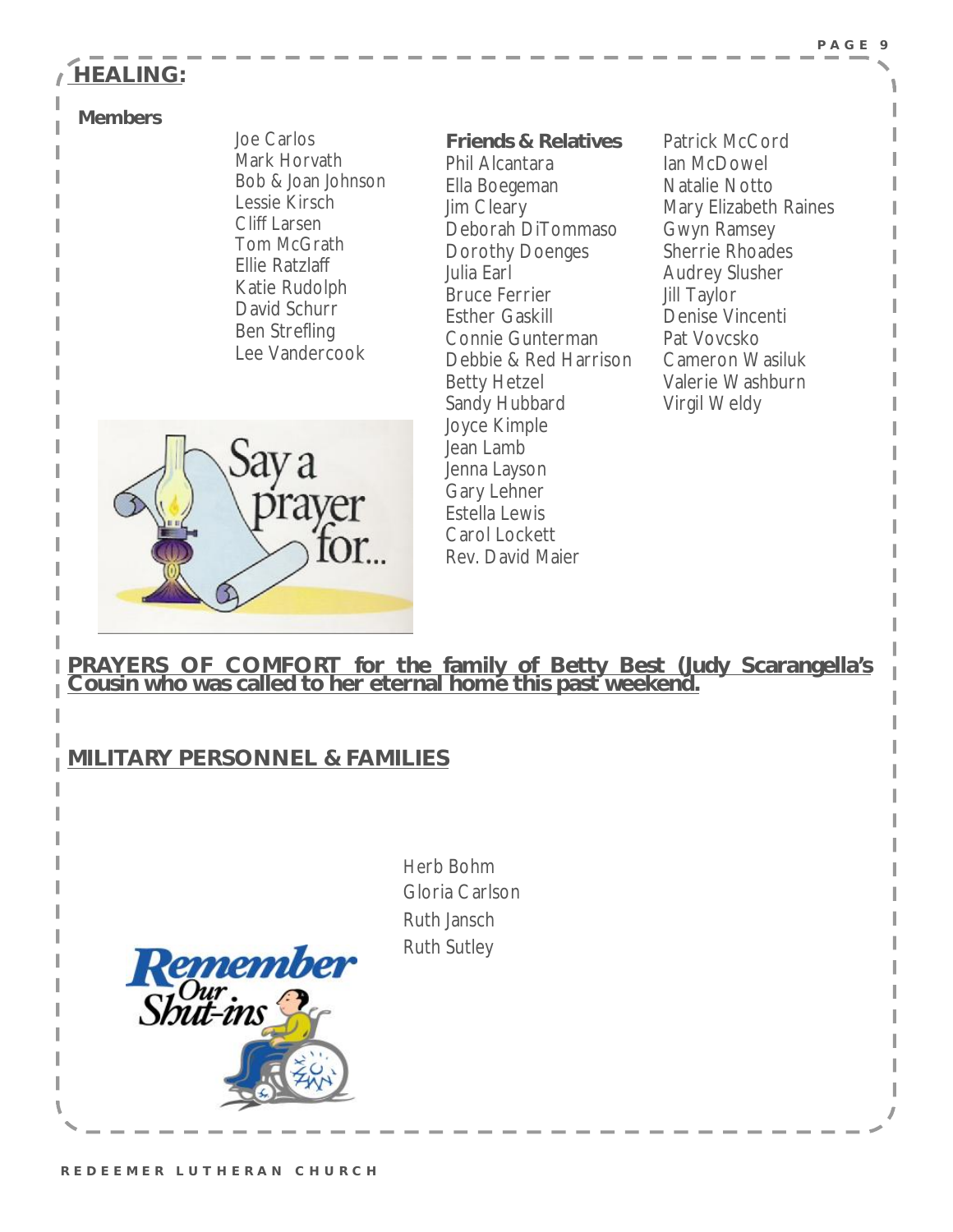### **P A G E 10**  Ladies Guild—Lutheran Women In Mssion

Please join us on Wednesday, March 5 at 12:30 pm in the Fellowship Hall as we enjoy dessert and coffee and dedicate our Mite Box offerings. A grant of <sup>1</sup>\$4,570.00 gathered in the FL-GA District will provide a noon meal for 125 children in Lutheran Schools in Haiti. Hmong Mission of Central FL will receive <sup>#</sup>\$2,150.00 to provide assistance with the growing Hmong ministry in Central FL. Isn't it amazing what God can do with our pennies, nickels, dimes, quarters and paper money to fund these Grants? COME -- bring a smile, your name tag, join the fellowship, and meet new friends, no reservations needed! MARCH 5

#### **T E A M**

#### Together Everyone Accomplishes More

Lutheran Women In Mission are TEAM players and will be sharing the daily expenses of our Child Care Facility as we move forward in Mission Is Our Service. We will co-ordinate our service by seeking donations from the Congregation in providing weekly consumable items for our Child Care thus enabling them to use their money for larger budgeted items.

The Monday Morning Quilters joined the TEAM as they sewed small tote bags imprinted with a picture of the Child Care building and the telephone number. Daily the older children proudly carry their papers home in these bags.

Are you ready to join our TEAM? Weekly items will be printed in the Sunday bulletin and we request that ONLY these items be donated weekly. Please place them in the large container marked SERVICE IS **JOUR MISSION. God Bless!** 

March 2 and March 9 Donations

Paper Towels Construction Paper (any size, any color) Baby Wipes (non scented) Diapers—all sized

(parents furnish their own diapers-sometimes they run short or forget to send them)

#### **Watch the BULLETIN for future weekly items**

.*Submitted by Vicky Davis*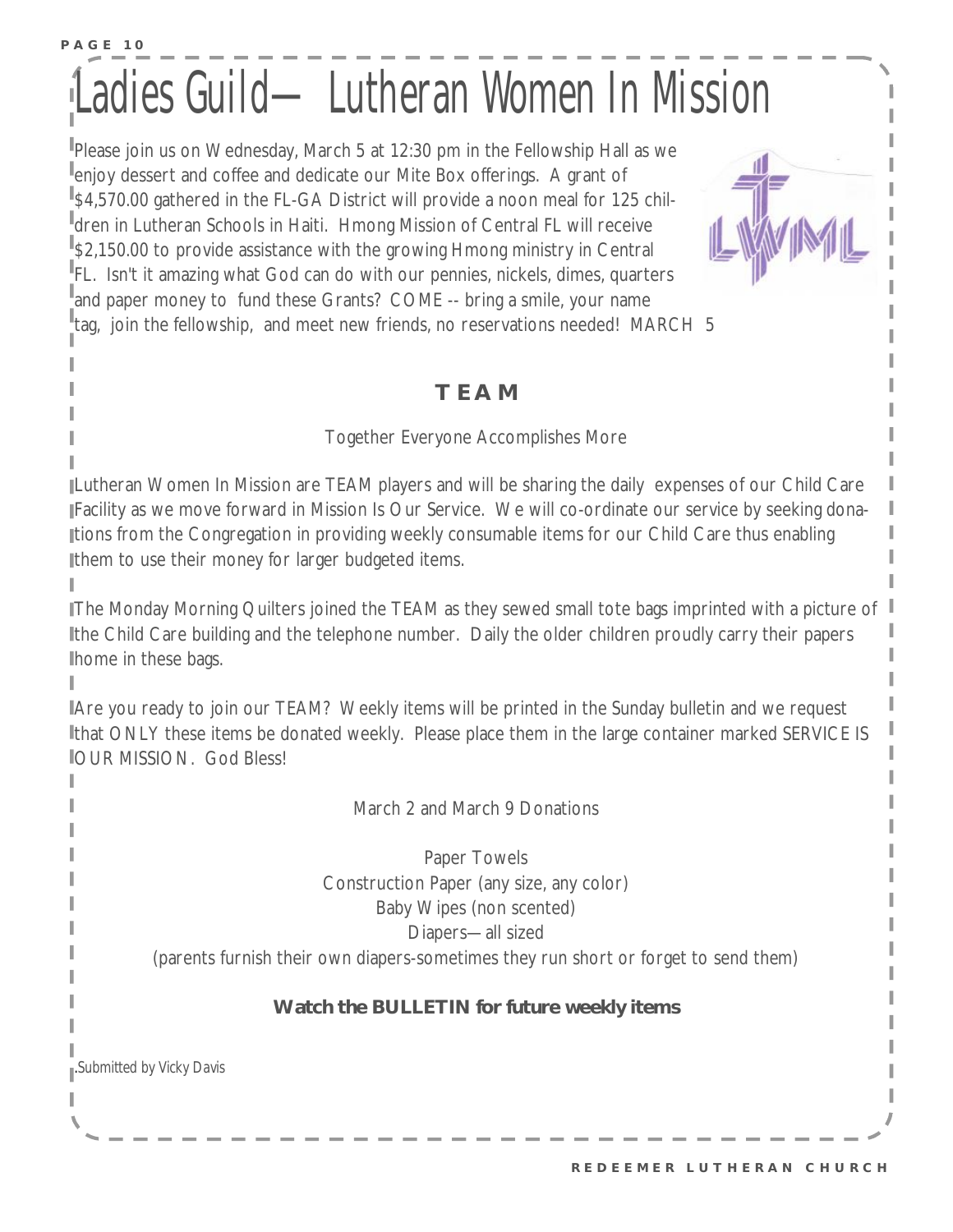## Human Care

We still need people to help with the monthly blood pressures. We do this the last Sunday of every month. If you could do this task for us once or twice a year, please contact Marj Sterriker. Thanks!

Our shut-ins still need your prayers. Please use the list which is printed in every Sunday bulletin.



Lessie Kirch was rescheduled to have her knee surgery in mid-February and was going to spend two more weeks after surgery at Pine Brook rehab facility. Marj is still taking calls for the Caring Network. If you know of anyone in need of assistance during this time, please call Marj.

We received a thank you from the Messiah Migrant Ministries. Please read the attached letter from Connie Sikkema the Executive Director.

Carol Haupt and Nancy Hall have been leading the Stephen Ministry sessions and the two students will soon be commissioned to receive people who need a care giver.

We have postponed Senior Fellowship gatherings until a better schedule can be established. Watch for new dates and times in future bulletins or the Newsletter.

The Blood Mobile was here on February 10th. Twenty four people signed up and 18 were able to donate! (That's 3 more than last time!) The Big Red Bus will come again in April. Watch for date and times in the bulletin.

The January rummage sale brought in over \$4,445.00 in sales and matching funds from Thrivent for the Horvath Family Fund! Thank you all for your participation. Mark continues to do well and plans to start back to school part-time in March. Keep him in your prayers!

And whatever you do, whether in word or deed, do it all in the name of the Lord Jesus, giving thanks to God the Father through him. Colossians 3:17

Submitted by Marj Sterriker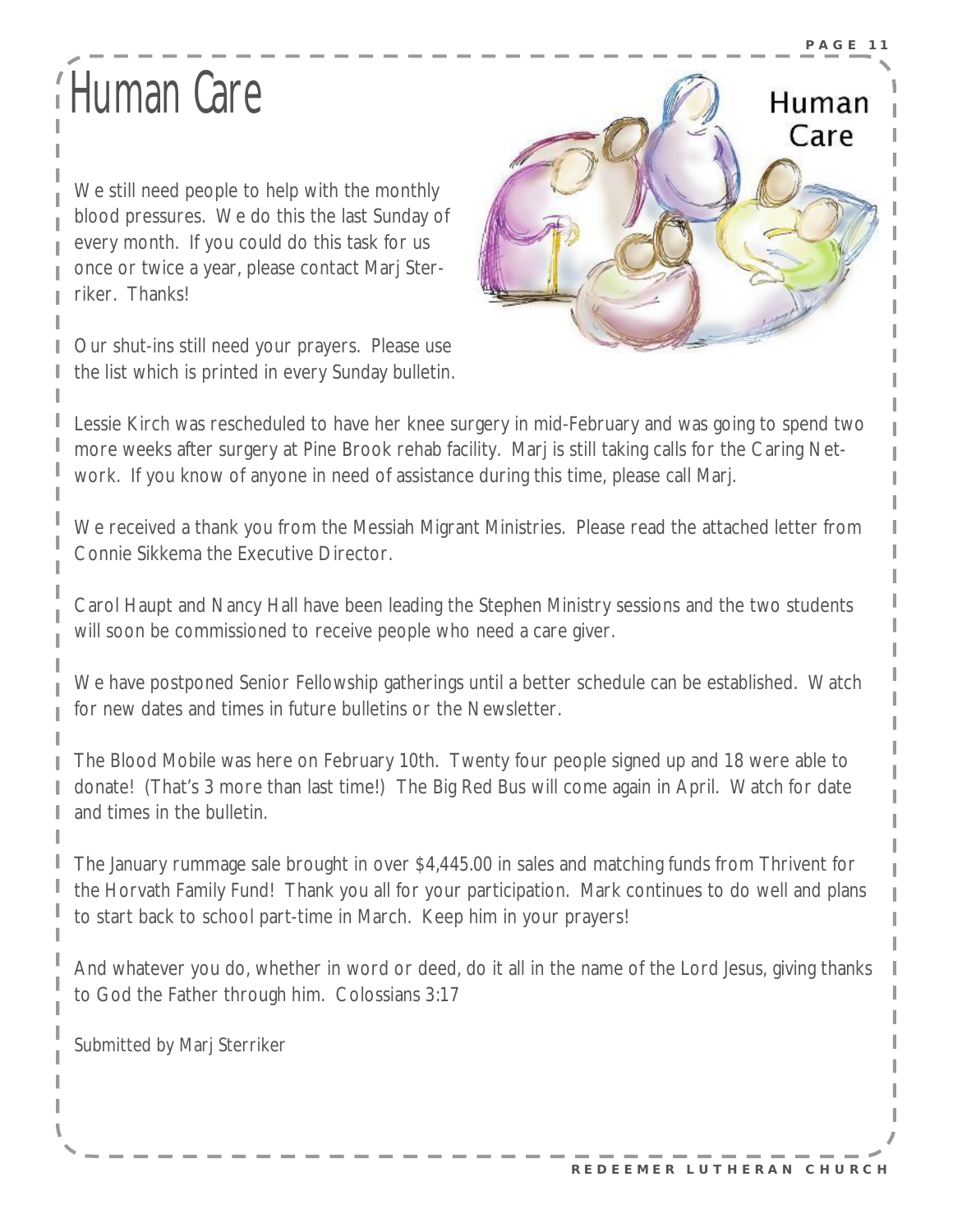### *Redeemer Lutheran Child Care & After-School*

#### **Redeemer Child Care Monthly Review**

Enrollment stands at 53 children, 1 loss due to work situation, 6 gain No expenses except for staff salaries 2008 approved Budget holding Staff Handbook under review and revision Advertising and marketing plans underway for enrollment Thanks to Henry Kruger for making the Crosses as a fund raiser. Thanks to Ladies Guild for organizing "supply" donations as one their missions. Milestone planning in progress (yearly plan) Welcome to Michelle Finley to School Board as Parent Representative Welcome to Christin Wacker

You Can Help!

Volunteer to be a Congregational Reader for children Call Brandy directly – 475-2631, mornings only Help with extra supplies as listed

Submitted by Barbara Bishop

#### **An Easter Carol**

Tomb, thou shalt not hold him longer; Death is strong, but Life is stronger; Stronger than the dark, the light; Stronger than the wrong, the right; Faith and Hope triumphant say, Christ will rise on Easter Day. —Phillips Brooks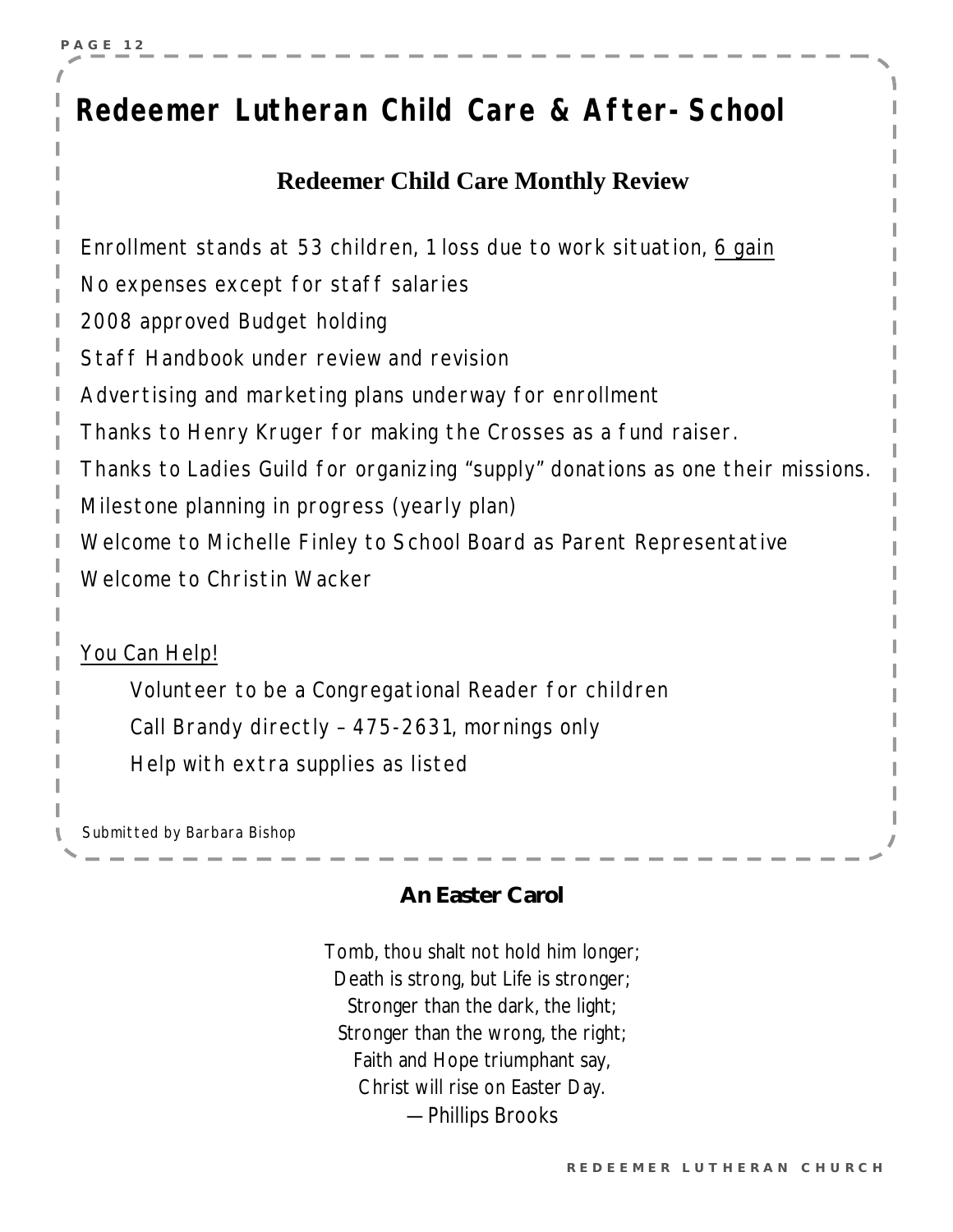### *Redeemer Lutheran Child Care & After-School*

#### **Recipe/ Snack Idea**

*Lions and Tigers and* 

*Bears…..Yum! Yum!*

**You will need:** 

3 Tbsp. creamy peanut butter

3 celery stalks (6 inch)

12 animal crackers

1 graham cracker

.

**Spread** peanut butter evenly into hallow part of celery sticks. **Stand** 4 animal crackers in peanut butter in each stalk. **Sprinkle** evenly with graham cracker crumbs to resemble dirt.

#### **Volunteers**

Volunteers are still needed to help with weekly laundry. Call Brandy if you are interested.

#### **Birthdays**

| Shelby 3/1   |  |
|--------------|--|
| Presley 2/28 |  |
| Jesse 2/28   |  |



#### **Events**

Currently the child care is doing a pizza fundraiser and a candy fundraiser. If you would like to help with the sales or even make a purchase, stop by the child care. Also Michelle Finley is selling wood crosses; the funds for those will go to the child care.

#### **Supplies**

 Donations of any of the following supplies will be greatly appreciated:

Pump foam hand soap

Paper towels

Baby wipe refills

(non-scented)

Snacks (animal crackers, graham crackers, juice, cookies, fruit cups)

#### **Thank You's**

The child care would like to thank EVERYONE. So many people have donated their time, supplies, and hearts to the child care that I would need another page to list them all. Your generosity and love is what keeps this huge family going.

THANK YOU!!!!

*Submitted by Brandi Bilhardt*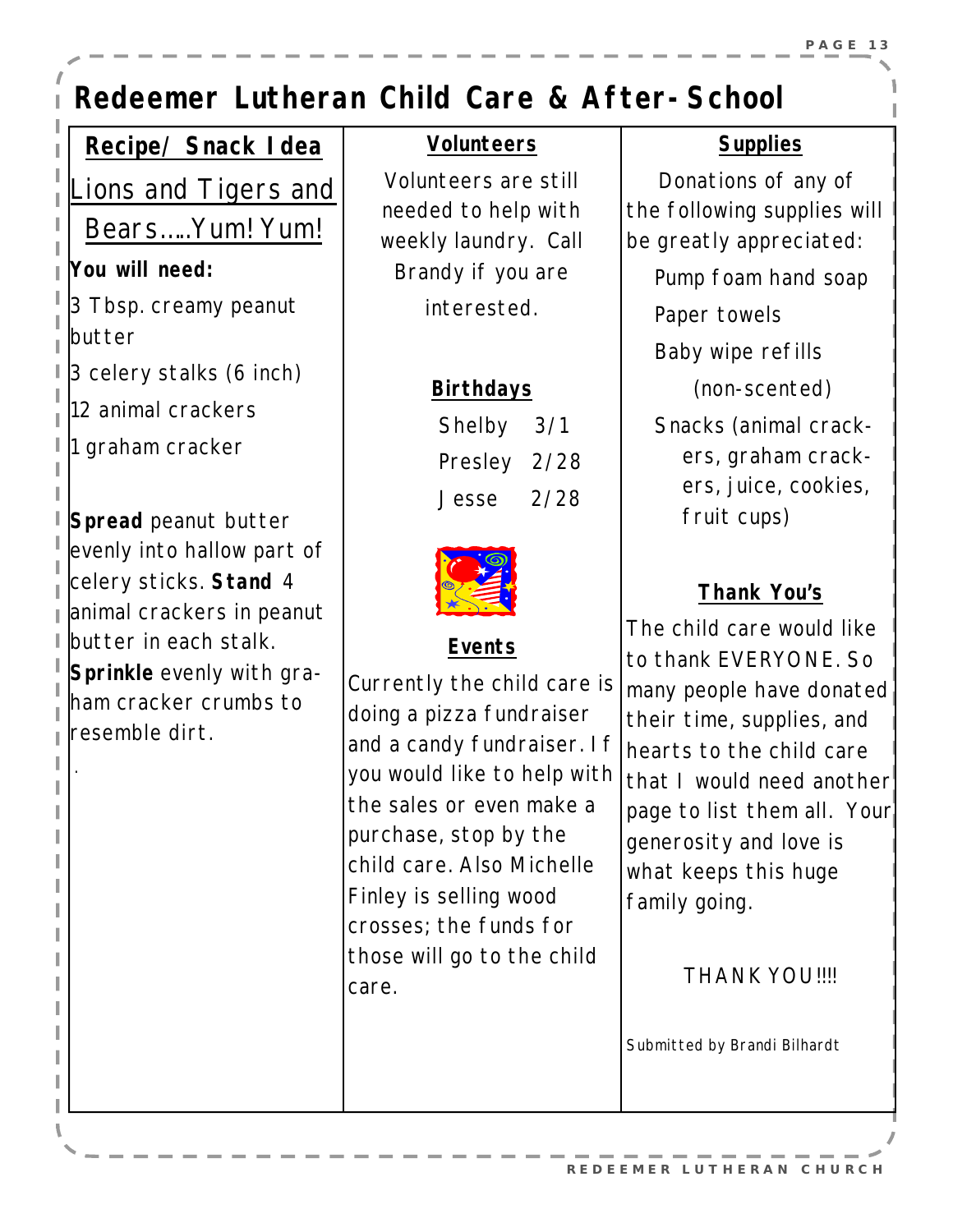#### GOD SO LOVED THE WORL

This craft is a reminder of God's love for the world and of Jesus' sacrifice for everyone.

#### What you need:

- Two pieces of  $8/\nu$ " x 11" white or light-blue construction paper.
- Circle shape that fits paper (plastic lid or paper plate).
- Black marker or crayon
- Masking tape
- Shallow box, box lid or okl cookie tray
- Blue and green paint
- Two paper plates
- Two marbles
- Two plastic spoons
- Scissors

#### What you do:

- $1$  . On one piece of paper, trace the circle shape.
- 2. Using two pieces of masking tape, make a cross in the center. of your circle.
- 3. Place your paper inside the box, box lid or cookie trav.
- 4. Pour blue paint onto one paper plate and green onto the other. Place one marble in each color of paint.
- 5. Using a spoon, take out one marble at a time and place on your paper.
- 6. Roll each marble back and forth, around and around, alternating between colors.
- 7. After your circle looks like the planet Earth with lots of blue. and green, cut out the circle.-
- 8. Glue the circle onto another piece of paper.
- 9. Around the circle, write the words to John 3:16, NIV: "For God so loved the world that he gave his one and only Son, that whoever believes in him shall not. perish but have eternal life."
- 10. Take off the masking tape and see the cross that's left. Keepyour artwork as a reminder of how much God loves you!